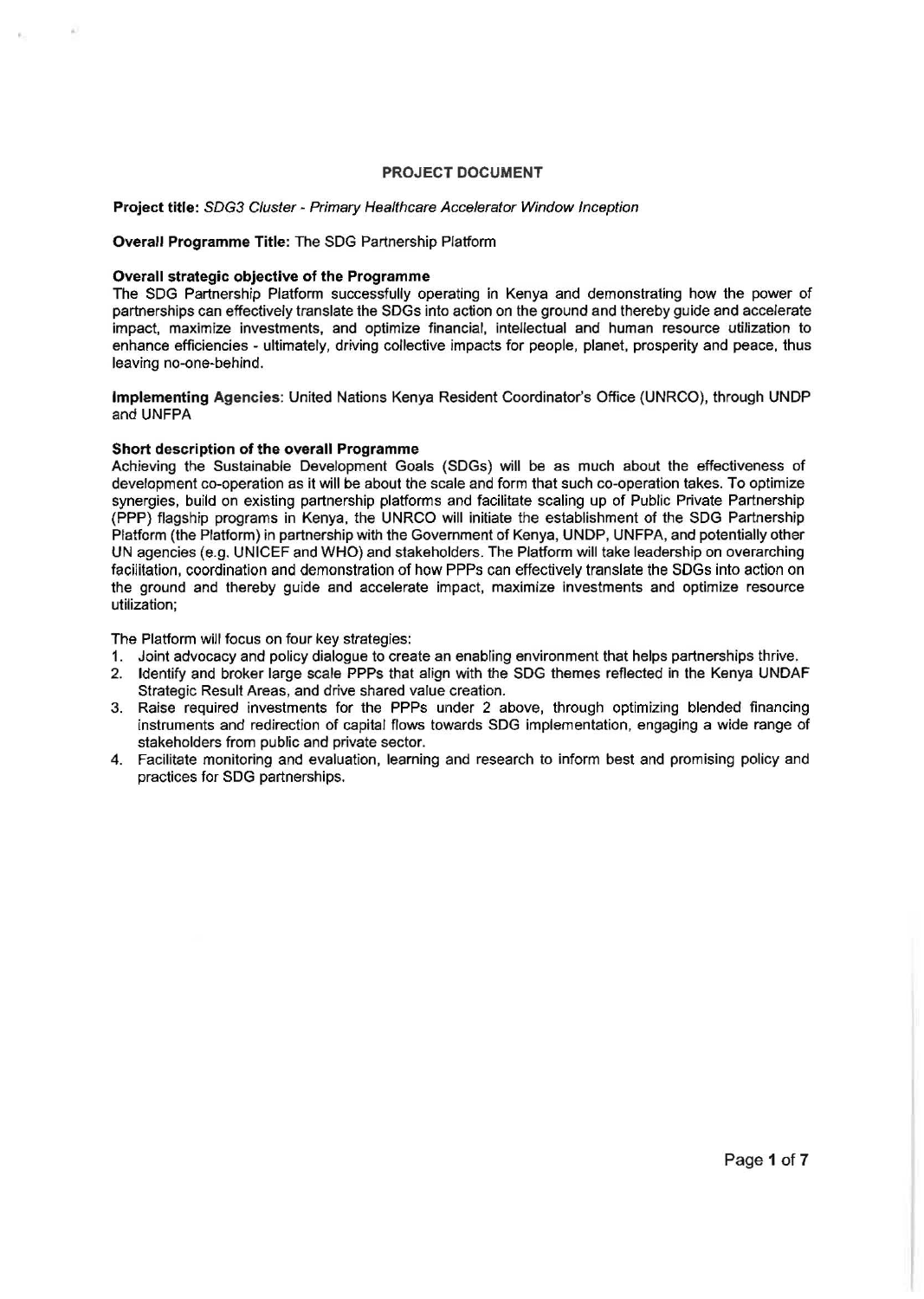# Names and signatures of the Participating UN Organizations<br>Agreed by (signatures):

| Participating UN Organizations (PUNOs):                                                                |
|--------------------------------------------------------------------------------------------------------|
| <b>UNDP</b><br>Name of Representative: RO/RR, Mr. Siddharth Chatterjee<br>Signature:<br>Date and Seal: |
| <b>UNFPA</b><br>Name of Representative: CD, Dr Ademola Olajide                                         |
| Signature:<br>Date and Seal                                                                            |
|                                                                                                        |

a C

 $\mathcal{A}^{\mathcal{A}}$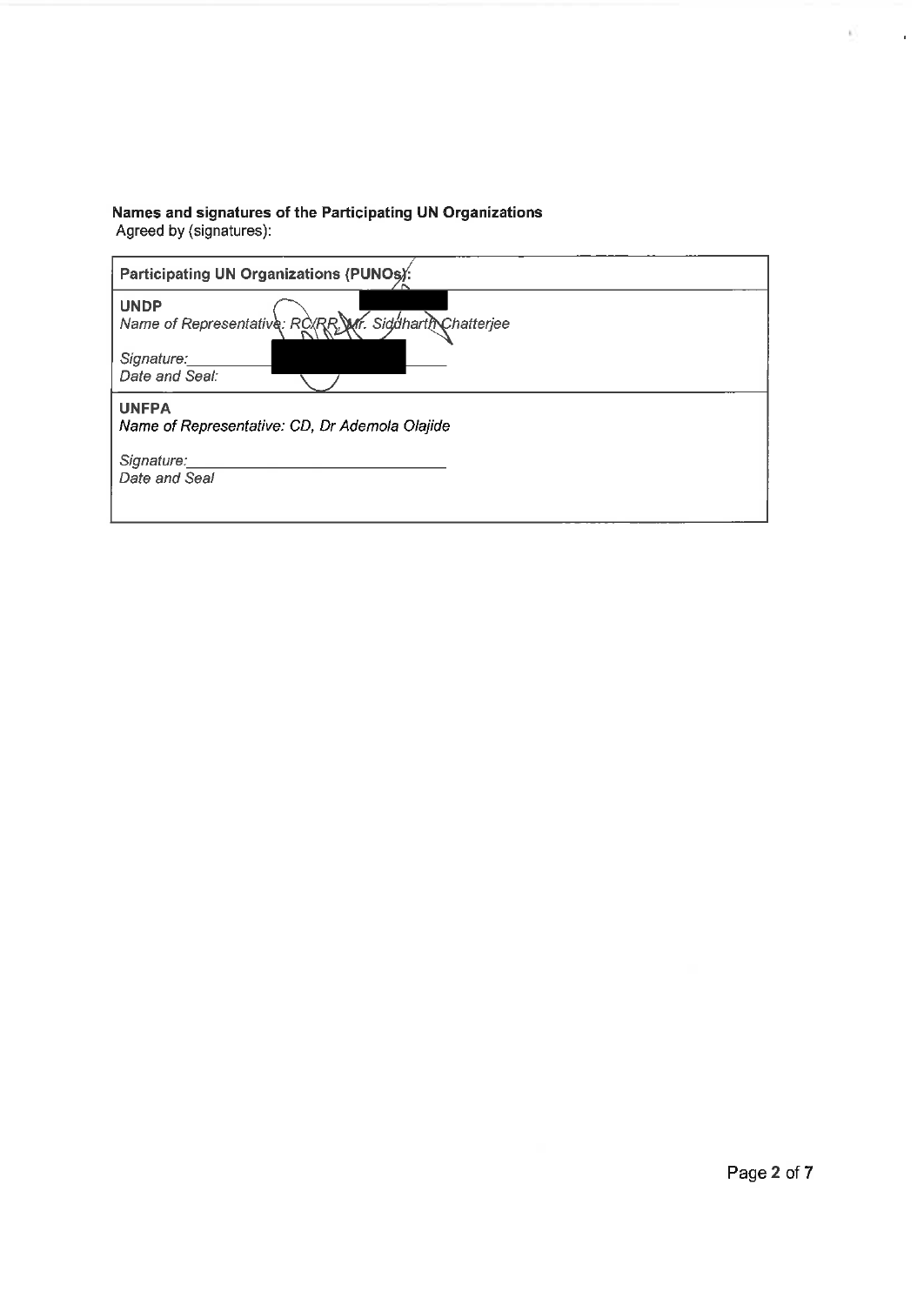#### $\mathbf{1}$ **Programme Summary**

Whilst Kenya made substantial progress toward meeting the Millennium Development Goals (MDGs), this progress has been uneven across specific goals and within the country. Strides have been made in attaining universal primary education; reducing infant and child mortality and in the fight against HIV/AIDS. However, SDG progress must focus more on socio-economic equity of benefits in order to make sure that Kenya delivers on its SDG agenda leaving no-Kenyan-behind.

The Financing for Development Conference and its Addis Ababa Action Agenda provided a clear clarion call to ensure all stakeholders from diverse sectors including traditional and non-traditional donors (e.g. private sector, philanthropy and civil society) are mobilized to converge on financing for SDG impacts.

The Agenda 2030 is an ambitious and aspirational agenda requiring an estimated \$4 trillion annually with a significant gap especially in developing countries and therefore requires "business unusual" innovative partnership approaches to financing. This is further underscored in lower MIC countries such as Kenya which are increasing becoming more bankable and debt worthy and less grant worthy from an ODA perspective. This highlights the need to move from SDG Funding to Financing with the important need to reduce aid dependence and expand blended financing options across a range of partners including impact investors, venture and traditional philanthropy, social bonds and innovative equity offerings. Facilitation of such financing partnerships would be a strategic role that the UN can play through innovative platform structures that build wide stakeholder credibility in the framework of the UNDAF and in alignment with the Agenda 2030 principles and structures.

Hence, to optimize synergies, build on existing partnership platforms and facilitate scaling up of PPP flagship programs in Kenya, the UNRCO will initiate the establishment of the SDG Partnership Platform (the Platform) in partnership with the Government of Kenya, UNDP, UNFPA, and potentially other UN agencies (e.g. UNICEF and WHO) and stakeholders to leverage and complement ongoing and planned investments by the National and County Governments.

The Platform will create diverse SDG accelerator windows of which Primary Healthcare contributing to the SDG 3 cluster will be the first. Subsequently it will open up new windows to support thematic areas such as early childhood development, agriculture, and skills training and employment etc. The longer-term deliverables will be tailored to and delivered through these respective thematic accelerator windows which will be created under the Platform.

#### $2.$ Project approach: SDG3 Cluster - Primary Healthcare Accelerator Window

Today, Kenya is at the right place and time to test multiple models to drive accelerated private sector participation in primary health care. It has made substantial progress on universal health and wellbeing and is poised to build on this momentum to ramp up transformative public private collective action moving forward. The mid-term evaluation of the Kenya Health Sector Strategic Plan (2014-2018) also indicates that increasing investments and enhancing partnerships, and innovations, in particular at the community base primary healthcare level, will be instrumental to help Kenya continue advancing reproductive, maternal, newborn, child and adolescent healthcare and realize its Vision 2030.

Moreover, considering the momentum for and priority given by the Government of Kenya for improving reproductive maternal, newborn, child and adolescent health (RMNCAH) in the country (as demonstrated by the Free Maternity Policy and campaigns such as Beyond Zero; as well as the Every Women Every Child (EWEC) Global Financing Facility, and EWEC commitments of various key private sector partners supporting the Platform), some of the project deliverables are expected to either directly or indirectly significantly contribute to advancing RMNCAH in the country.

#### Project deliverables and the results framework  $2.1$

The SDG3 Primary Healthcare Accelerator Window's work will be implemented through a three phasedapproach (I. Diagnostics and Facts, II. Design and Planning and III. Active facilitation of on-the-ground implementation (national and county level) under which a common fact-base will firstly be established for Platform members to jointly identify selected bold transformative initiatives in pursuit of the Platform goals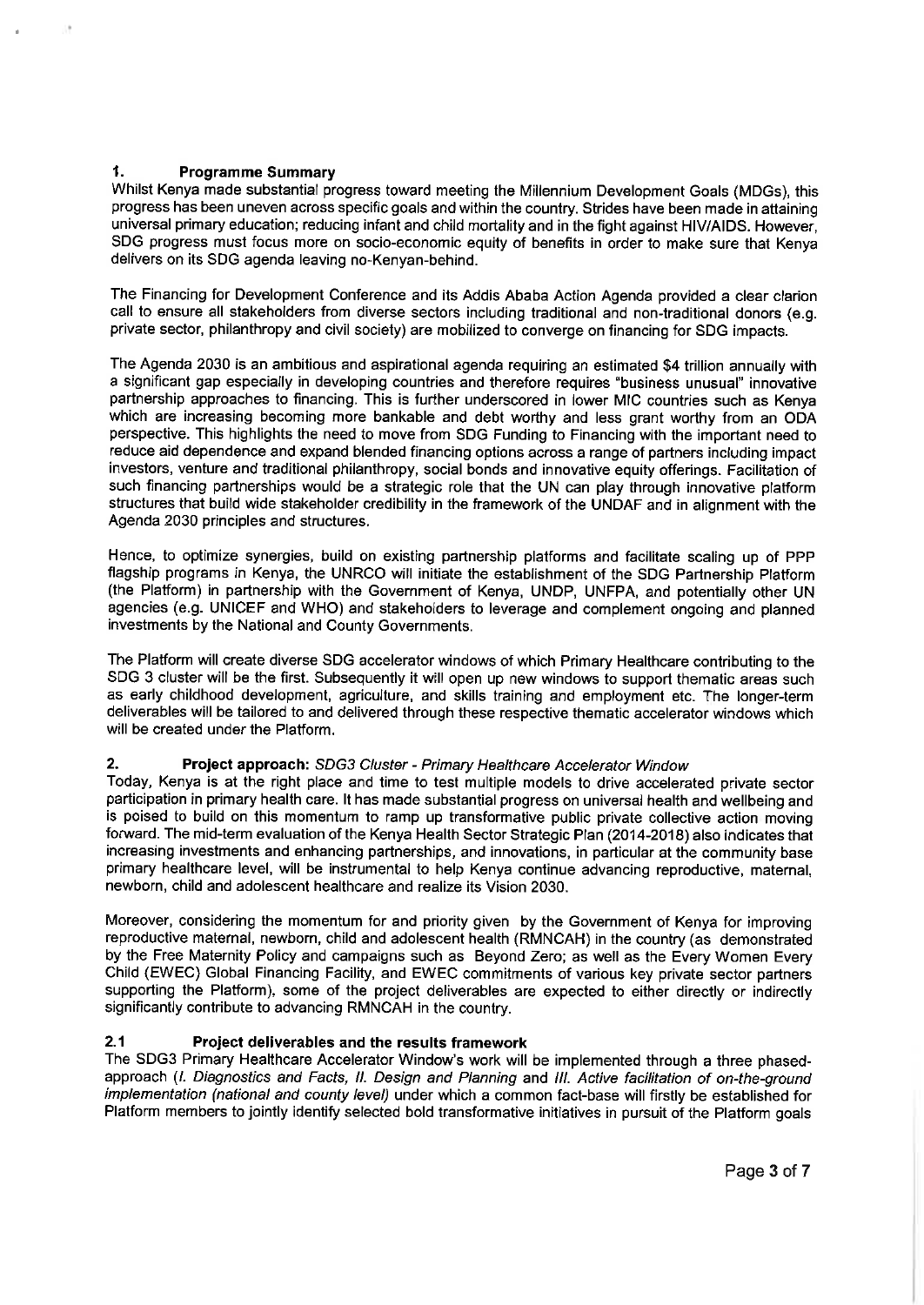and objectives, secondly to carefully design and plan with key stakeholders for the successful delivery of these initiatives and thirdly to facilitate implementation of the initiatives.

The Platform through the SDG3 Primary Healthcare Accelerator Window will aim to contribute to the results of the following three outcomes:

Enhanced national and county government capacities to efficiently and effectively identify, design,  $1<sup>1</sup>$ finance, purchase, and manage large-scale Primary Healthcare PPPs.

Increased financing for primary health and well-being through 1) increased enrollment of  $2<sub>1</sub>$ households and communities in national health insurance schemes; and 2) fostering innovative blended financing mechanisms in support of the Government of Kenya domestic resource mobilization agenda for health.

3. Primary healthcare delivery system and innovations developed, through increased public private collaboration, to better address Kenya's triple burden of disease.

This project will focus on the establishment and operationalizing of the SDG3 Primary Healthcare Accelerator Window to be supported by the SDG Partnership Platform Secretariat. Further, the focus will be on initiating the inception of its 1<sup>st</sup> phase of implementation. Hence, more specifically, the following areas of work, its outputs and related activities are planned to be delivered in this project:

a) SDG3 Primary Healthcare Accelerator Window functions established and operational (including the governance structure with a Thematic Window Steering Committee established and operational).

Related activities:

- Establish and operationalize the SDG3 Primary Healthcare Accelerator Window coordination (incl. establishment of team through time allocation and / or in-kind contributions by UN agencies of staff. and posting of executive loans from the Platform's multilateral and private sector partners).
- Consultation meeting to develop the governance structure of the SDG3 Primary Healthcare Accelerator Window vis-a vis the on-going Platform design.
- Final approval of the SDG3 Primary Healthcare Accelerator Window governance structure and the associated working groups.

b) Inception of the 1<sup>st</sup> phase of implementation of the thematic work SDG3 Primary Healthcare Accelerator Window:

# I. Diagnostics & Facts

The objective of the Diagnostics & Facts phase is to establish a common fact-base for the SDG Platform partners on key PHC PPP opportunities and barriers. This phase will focus on developing a deeper understanding of i) the current role, contributions and investments of the private sector towards PHC and achieving UHC in Kenya and ii) the need for capacity building of the Government at national and county levels to engage productively with the private sector.

The main activities of the initial Diagnostics & Facts phase are:

# A) National Level Diagnostics

## **Establish the groundwork**

- Create an initial 4W stakeholder heat-map.
- Develop TORs and set-up thematic working committees and lay the ground for interviews / meetings.
- Assess PHC status quo at national level (e.g., triple-disease burden, HRH-levels, financing)1
- Conduct interviews with domain experts to
	- o Develop initial hypothesis on PPP enablers and big ideas.
	- o Identify initial ideas of PPP barriers and underlying root causes.
	- o Learn lessons & success stories from other regions/sectors.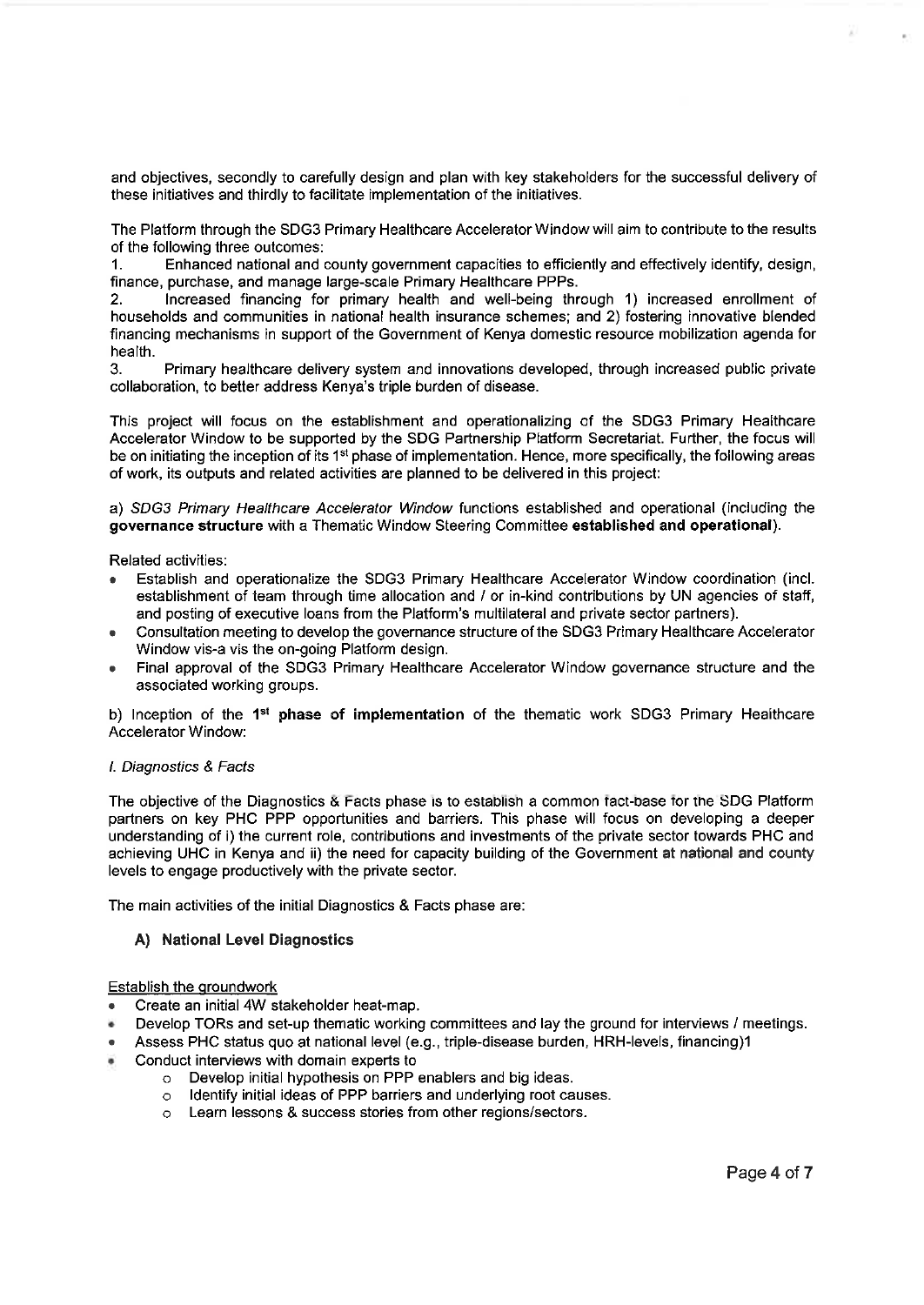# Evaluate PPP landscape

- Assess current health policies / budgets/ plans affecting PHC.
- Conduct PPP Capacity Assessments of relevant line-ministries.
- Facilitate broad stakeholder engagement including interviews / meetings with global, regional and national domain experts on private sector engagement in PHC to:
	- o Identify current business and financing models successes and failures.
		- o Deeply understand root causes of PPP barriers and bottlenecks.
		- $\circ$ Determine critical enablers for PPPs.
		- Identify key investment segments and specific investment opportunities.  $\sim$
- Organize 2-3 workshops with global, regional and national domain experts to model-out various PHC PPP inclusive business models.

# **B)** County Level Diagnostics

# Establish the groundwork

- Assess PHC status quo on county level (e.g., triple-disease burden, HRH-levels, financing).
- Finalize county prioritization criteria (e.g., potential for large PHC impact, private sector interest and political will, stability and capacity).
- Select 3-4 counties and / or county blocks to do a deep-dive.
- Set up county engagement strategy.
- Develop long-list of transformative PHC initiatives at county level.

# Evaluate PPP landscape in selected counties / county blocks

- Conduct 3 on-the-ground co-creation sessions with selected counties (incl. County Government, NGOs and civil society, and private sector) to:
	- o Validate and deepen understanding of PHC diagnostics and bottlenecks for PPPs.
	- o Test ambitions and willingness to work with private sector.
	- o Assess County PPP Capacities.
	- o Generate bottom-up ideas for trans-formative initiatives.
	- o Explore business and financing models that provide ROI and health impact.

# C) Synthesize and prepare for roll out

- Create alignment between national and pilot county level initiatives.  $\mathbf{a}^{\prime}$
- Develop national and county government PHC PPP capacity building plans.
- Conduct gap analysis on available funding options vs ambitions on national and county levels.
- Write synthesis report.
- Develop supporting communications and roll out plan.
- Syndicate recommendations with key stakeholders.
- Identify on-the-ground change agents targeting critical needs addressed by prioritized initiatives.
- $\blacksquare$ Prepare next round of county co-creation sessions to design initiatives and create high-level plan for roll-out.

Once the Diagnostics & Facts phase has been completed, the planned outputs that will be delivered in the forthcoming stages are as follows:

## II. Design and planning

The main outputs of the initial Design and planning phase consists of:

- $\bullet$ Detailed plan for up to 10 transformative private sector partnership initiatives developed.
- County health transformation plans developed.

# III. Active facilitation of on-the-ground implementation (national and county level)

The detailed workplan for implementation on the ground will depend on the selected initiatives. The SDG3 Primary Healthcare Accelerator Window will cooperate closely with the Government on facilitation of on the ground implementation through the following four workstreams:

Laying the groundwork  $\bullet$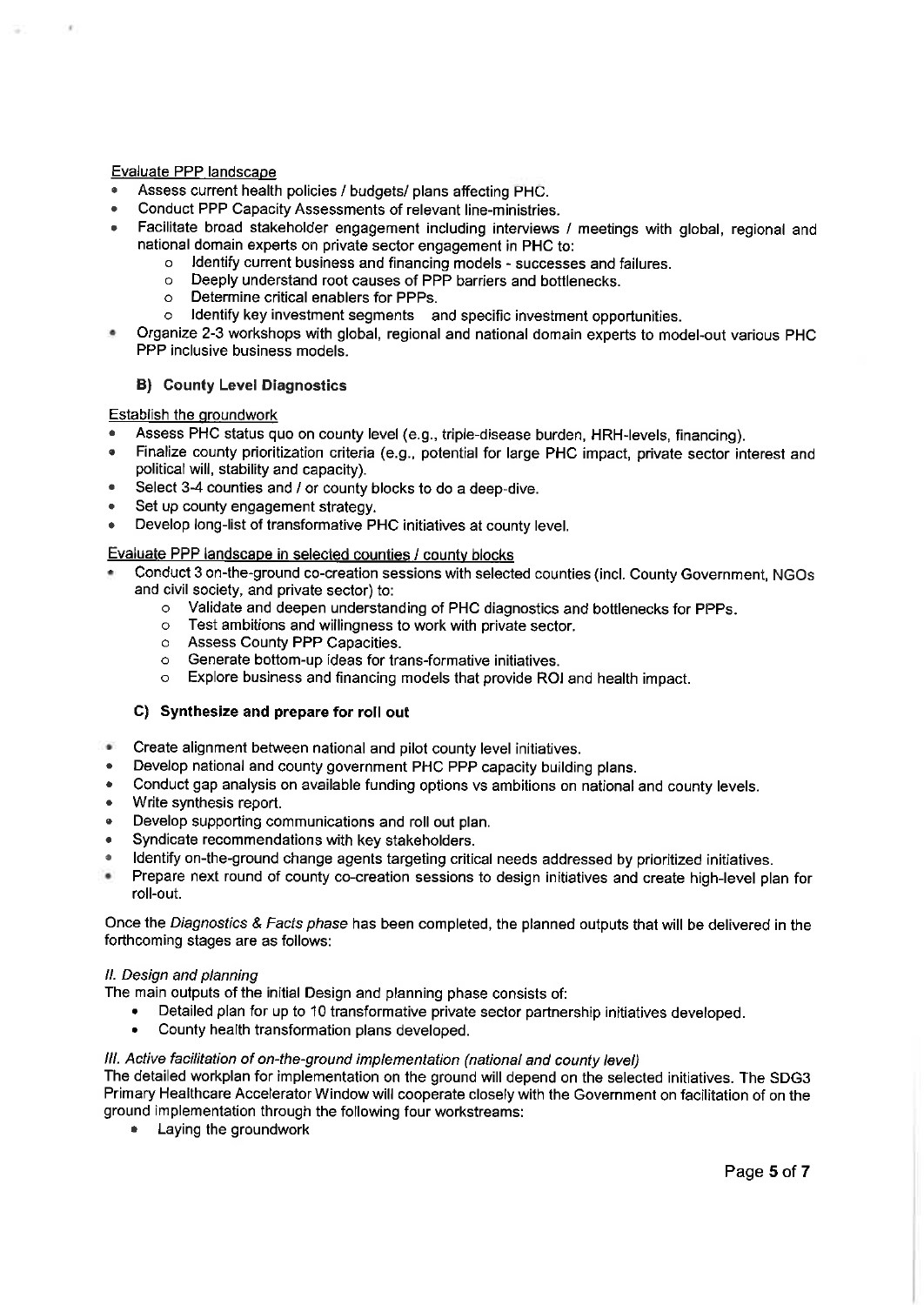- Facilitating PPPs and financing  $\bullet$
- Supporting on-the-ground implementation
- Managing, monitoring, evaluating and researching impact on-the-ground

During the establishment and operationalization of the SDG Partnership Platform in Kenya (see the project document (add link) a fully-fledged programme document with a clear theory of change (TOC), detailed results framework, the associated work plans with timeframes and planned inputs from the participating UN organizations will be finalised and endorsed by the relevant stakeholders, including the Government.

The SDG3 Primary Healthcare Accelerator Window, however, will already be made operational as a proofof-concept to inform further modelling and planning of overall Platform strategies and plans, and expansion to other accelerator windows as per the list of project deliverables. Clear linkages with SDG3 Primary Healthcare Accelerator Window expected results and the overall program delivery of the Platform will be ensured through the developed TOC.

#### $2.2$ **Project management arrangements**

The SDG Partnership Platform Secretariat is responsible for the strategic and operational functioning of the entire Platform as well as overarching external positioning and engagements on behalf of the Platform; offering strategic and operational support to the Thematic Steering Committees; and leading the processes relating to the approval cycle of projects, programme monitoring, evaluation and reporting as well as risk management reporting to the SDG Partnership Platform Steering Committee.

A SDG3 Primary Healthcare Accelerator Window will be established to be responsible for the overall coordination of all PHC accelerator window activities and the day-to-day management of related projects. This Window will provide technical and administrative support to its Thematic Steering Committee and Thematic Working Groups and is responsible for the processes relating to external relations, resource mobilization, brokering of partnerships and project development, implementation, monitoring, evaluation and reporting as well as risk management reporting. The PHC Accelerator Window will work in close synchronization with and quidance from the overall SDG Partnership Platform Secretariat to ensure congruence and synergy across these internal structures.

The SDG3 Primary Healthcare Accelerator Window Secretariat will report into its Thematic Steering Committee as the relevant governance body that will oversee and drive the functions of that thematic window including offering strategic guidance to the development and implementation of strategies and work-plans.

To ensure sufficient technical and administrative support and to encourage learning to quide the opening up of additional SDG Accelerator Windows: the SDG3 Primary Healthcare Accelerator Window Secretariat will consist of a combination of SDG Partnership Platform Secretariat staff having time allocated towards the SDG3 Primary Healthcare Accelerator Window Secretariat and posting of full-time in-kind technical support including executive loans from the Platform's multilateral and private sector partners:

- 1. Primary Healthcare Accelerator Window Lead RCO/UNDP Role: Technical leadership and coordination of the SDG3 Primary Healthcare Accelerator Window
- 2. SDG Partnership Platform Advisor RCO/UNDP Role: Leadership and oversight of the Platform ensuring optimum coordination and synergies between various windows and support to external relations, positioning, resource mobilization and brokering of partnerships
- 3. SDG Partnership Specialist RCO/UNDP Role: Technical support to the Platform Secretariat and the SDG3 Primary Healthcare Accelerator Window ensuring optimum coordination and synergies between the Thematic Steering Committee, Window coordination and technical working groups and support to resource mobilization and brokering of partnerships, reporting and risk management support.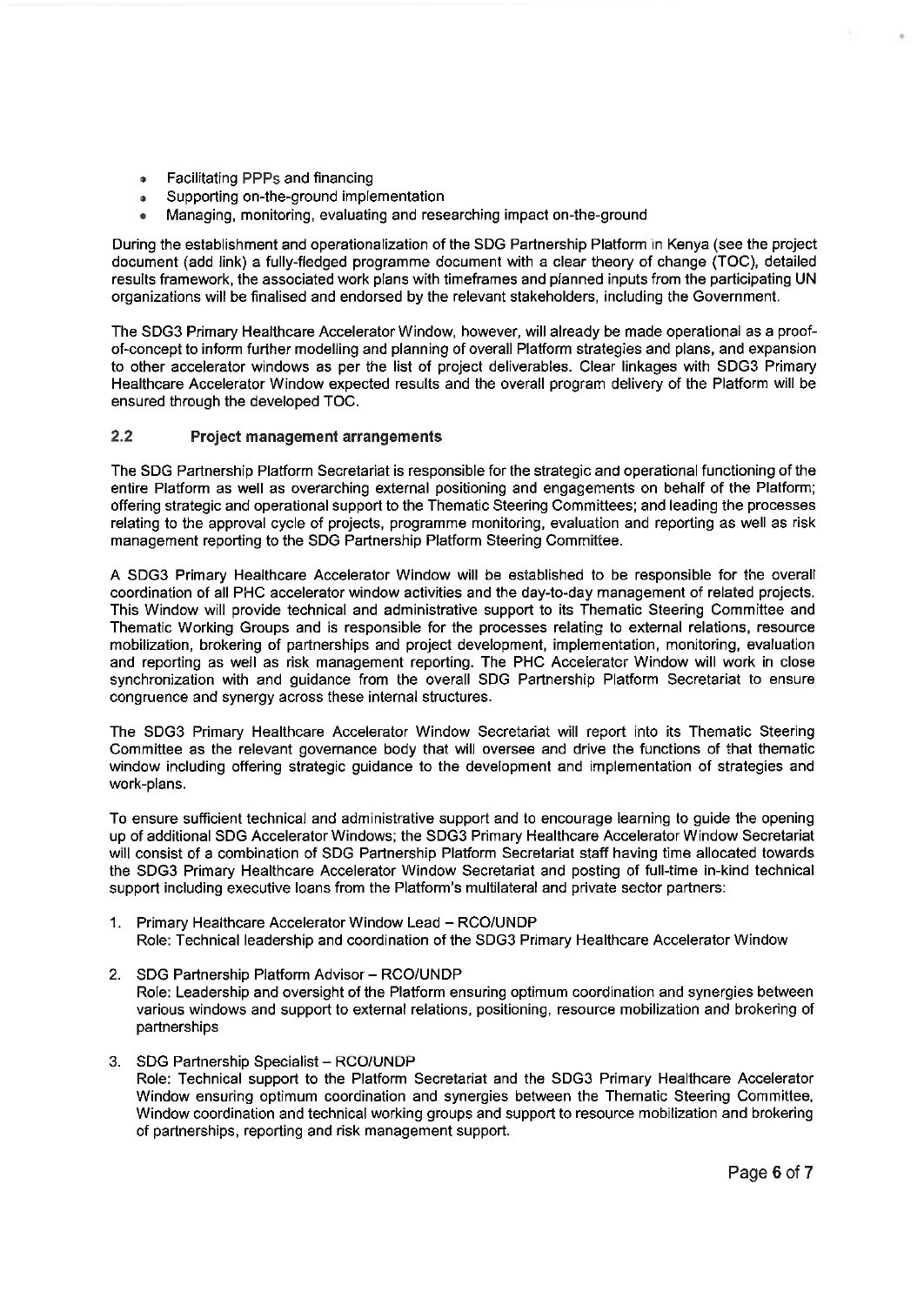- 4. Coordination and M&E Specialist RCO/UNDP Role: Programmatic and Coordination support to the Platform Secretariat and the SDG3 Primary Healthcare Accelerator Window including programmatic and fiscal monitoring and measurement of SDG aligned impacts and integration with UNDAF reporting.
- 5. SDG Platform Associate RCO/UNDP Role: Operational and administrative support to the Platform Secretariat and the SDG3 Primary **Healthcare Accelerator Window**

The SDG3 Primary Healthcare Accelerator Window through the Thematic Working Groups that will be defined in the establishment phase of this project, will aim to achieve the specific deliverables and the related activities listed in the section 2.1. However, as has been described in the section 2.1, the SDG Partnership Program will be further developed and coordinated with close consultation and collaboration with existing structures such as the SDG Secretariat at the MoDP Treasury and relevant Ministries and the Council of Governors and Counties as well as other UN, civil society, NGO, philanthropy, academia, and private sector stakeholders.

Annex 1 \_ SDG3 Primary Healthcare Accelerator Window Inception Work Plan and budget